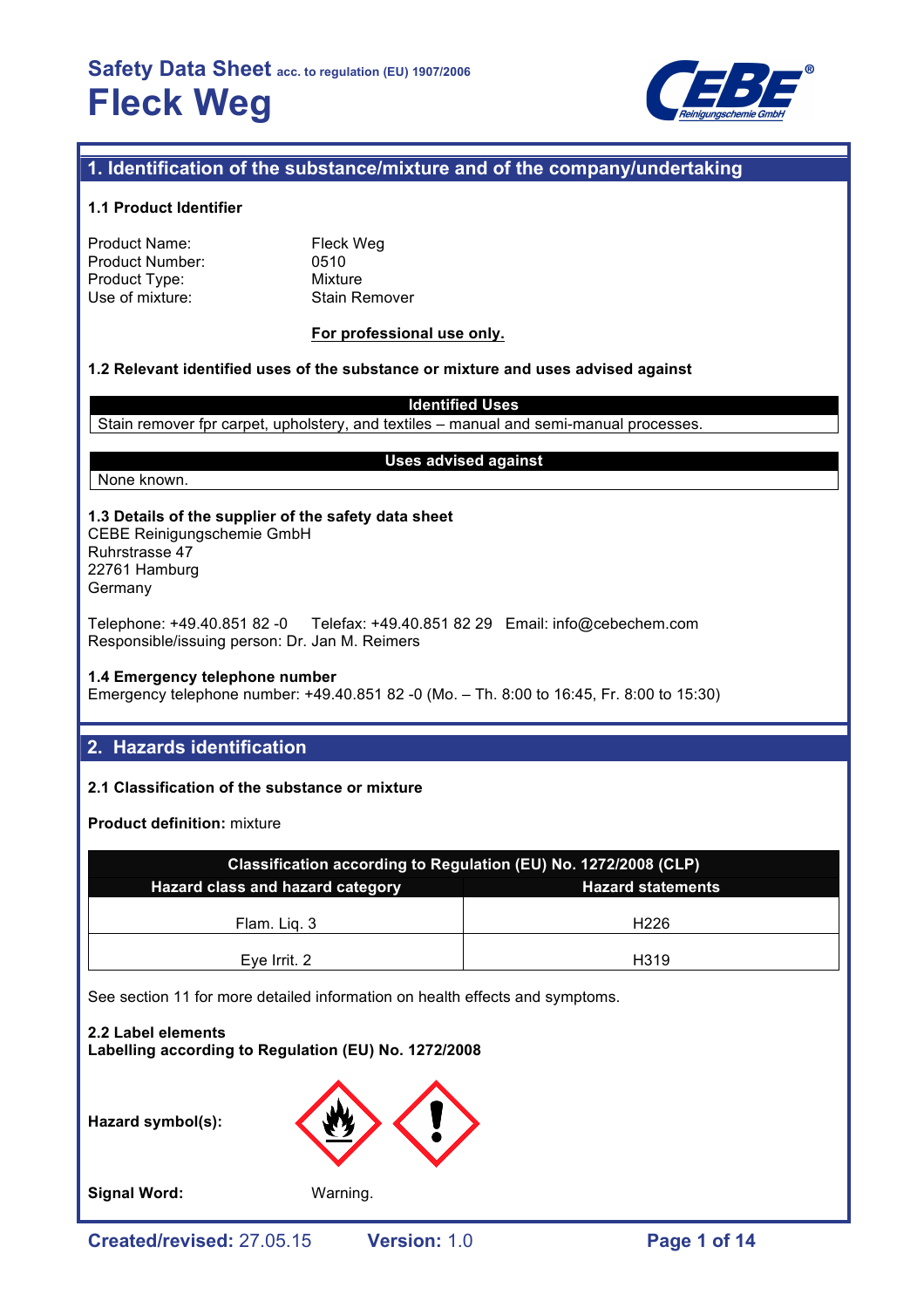

| <b>Hazard Statements:</b>                   | H <sub>226</sub><br>H319                   | Flammable liquid and vapour.<br>Causes serious eye irritation.                                                                                                                                                                                           |
|---------------------------------------------|--------------------------------------------|----------------------------------------------------------------------------------------------------------------------------------------------------------------------------------------------------------------------------------------------------------|
| <b>Precautionary Statements:</b>            |                                            |                                                                                                                                                                                                                                                          |
| <b>Prevention:</b>                          | P210<br>P <sub>2</sub> 33<br>P280          | Keep away from heat/sparks/open flames/hot<br>surfaces. - No smoking.<br>Keep container tightly closed.<br>Wear protective gloves/protective clothing/eye<br>protection/face protection.                                                                 |
| <b>Reaction:</b>                            | P370+P378<br>P305+P351+P338<br>P337 + P313 | In case of fire: Use water CO2 for extinction.<br>IF IN EYES: Rinse cautiously with water for several<br>minutes. Remove contact lenses, if present and<br>easy to do. Continue rinsing.<br>If eye irritation persists: Get medical<br>advice/attention. |
| Storage:                                    | None.                                      |                                                                                                                                                                                                                                                          |
| Disposal:                                   | None.                                      |                                                                                                                                                                                                                                                          |
| <b>Additional labelling elements: None.</b> |                                            |                                                                                                                                                                                                                                                          |
| 2.3 Other hazards                           |                                            |                                                                                                                                                                                                                                                          |

**Other hazards that do not lead to a classification:** Not applicable.

## **3. Composition/information on ingredients**

## **3.2 Mixtures**

| <b>Hazardous</b><br><b>Components</b>  | <b>Identifiers</b><br>$Wt.-%$                                                                  |            | <b>Classifcation</b><br>(EU) 1272/2008                                         |  |
|----------------------------------------|------------------------------------------------------------------------------------------------|------------|--------------------------------------------------------------------------------|--|
| Isotridecanol,<br>ethoxylated (6-9 EO) | CAS: 9043-30-5                                                                                 | $1 - 5%$   | Acute Tox. 4, H302<br>Eye Dam. 1, H318                                         |  |
| Ethanol                                | REACH #: 01-2119457610-43<br>EG: 200-578-6<br>CAS: 64-17-5 Verzeichnis: 603-<br>$002 - 00 - 5$ | $10 - 20%$ | Flam. Liq. 2, H225<br>Eye Irrit. 2, H319                                       |  |
| 3-Butoxy-2-propanol                    | $EG: 225-878-4$<br>$CAS: 5131-66-6$                                                            | $1 - 5%$   | Flam. Liq. 3, H226<br>Skin Irrit. 2, H315<br>Eye Irrit. 2, H319                |  |
| Ethylene glycol mono-<br>butyl ether   | EG: 203-905-0<br>CAS: 111-76-2                                                                 | $1 - 5%$   | Acute Tox. 4, H332,<br>H312, H302<br>Eye Irrit. 2, H319<br>Skin Irrit. 2, H315 |  |

See section 16 for the full wording of the above mentioned H-statements.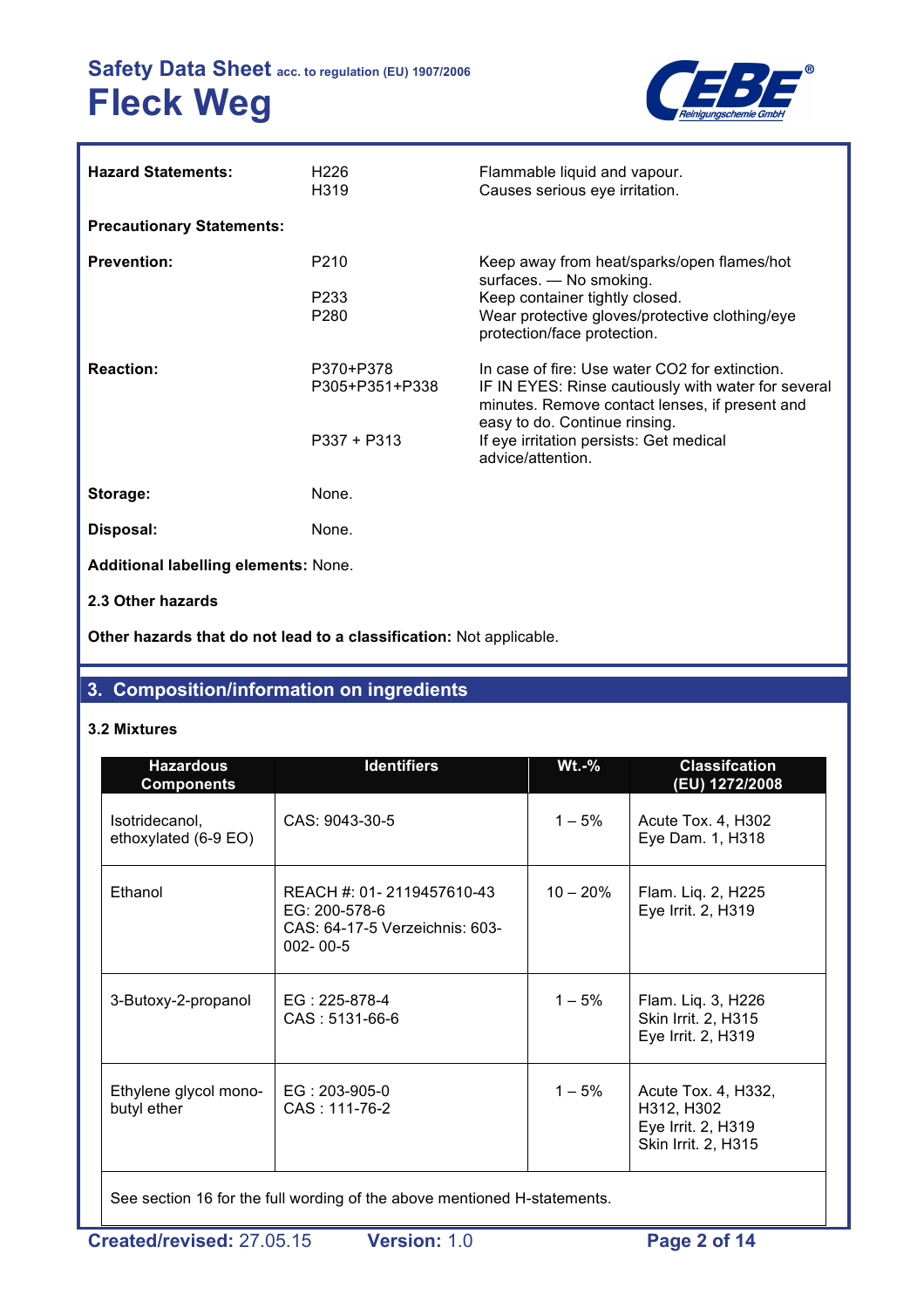

At the time of creation of this data sheet no further ingredients were classified as hazardous to health or environment or were contained in concentrations that did not mandate their mention in this section.

## **4. First aid measures**

#### **4.1 Description of first aid measures**

**Eye contact:** Immediately flush eyes with plenty of water, occasionally lifting the upper and lower eyelids. Check for and remove any contact lenses. Continue to rinse for at least 10 minutes. Get medical attention if adverse health effects persist or are severe.

**Inhalation:** Remove victim to fresh air and keep at rest in a position comfortable for breathing. Get medical attention if symptoms occur.

**Skin contact:** Flush contaminated skin with plenty of water. Remove contaminated clothing and shoes. Continue to rinse for at least 15 minutes. Get medical attention if adverse health effects persist or are severe. Wash clothing before reuse. Thoroughly clean shoes before reuse

**Ingestion:** Wash out mouth with water. Do not induce vomiting unless directed to do so by medical personnel. Get medical attention if symptoms occur.

**Protection of first-aiders:** No action shall be taken involving any personal risk or without suitable training.

#### **4.2 Most important symptoms and effects, both acute and delayed**

#### **Potential acute health effects**

**Eye contact:** Causes irritation to the eyes. **Inhalation:** No known significant effects or critical hazards. **Skin contact:** No known significant effects or critical hazards. **Ingestion:** No known significant effects or critical hazards.

#### **Signs / symptoms of overexposure**

**Eye contact:** Possible symptoms: pain or irritation, lacrimation, redness. **Inhalation:** No specific data. **Skin contact: No specific data. Ingestion:** No specific data.

**4.3 Indication of any immediate medical attention and special treatment needed**

**Indications for the physician:** Treat symptomatically. If larger amounts have been swallowed or inhaled consult specialist for poisoning.

**Special treatement:** No special treatment.

## **5. Fire fighting measures**

#### **5.1 Extinguishing media**

**Suitable extinguishing media:** Dry chemicals, CO<sub>2</sub>, water spray use (fog) or foam. Fight larger fires with water spray or alcohol resistant foam.

**Unsuitable extinguishing media:** Do not use water jet.

#### **5.2 Special hazards arising from the substance or mixture**

**Hazards from the substance or mixture:** Flammable liquid. Fire or if heated, a pressure increase occurs and the container may burst, causing an explosion hazard. Runoff to sewer may create fire or explosion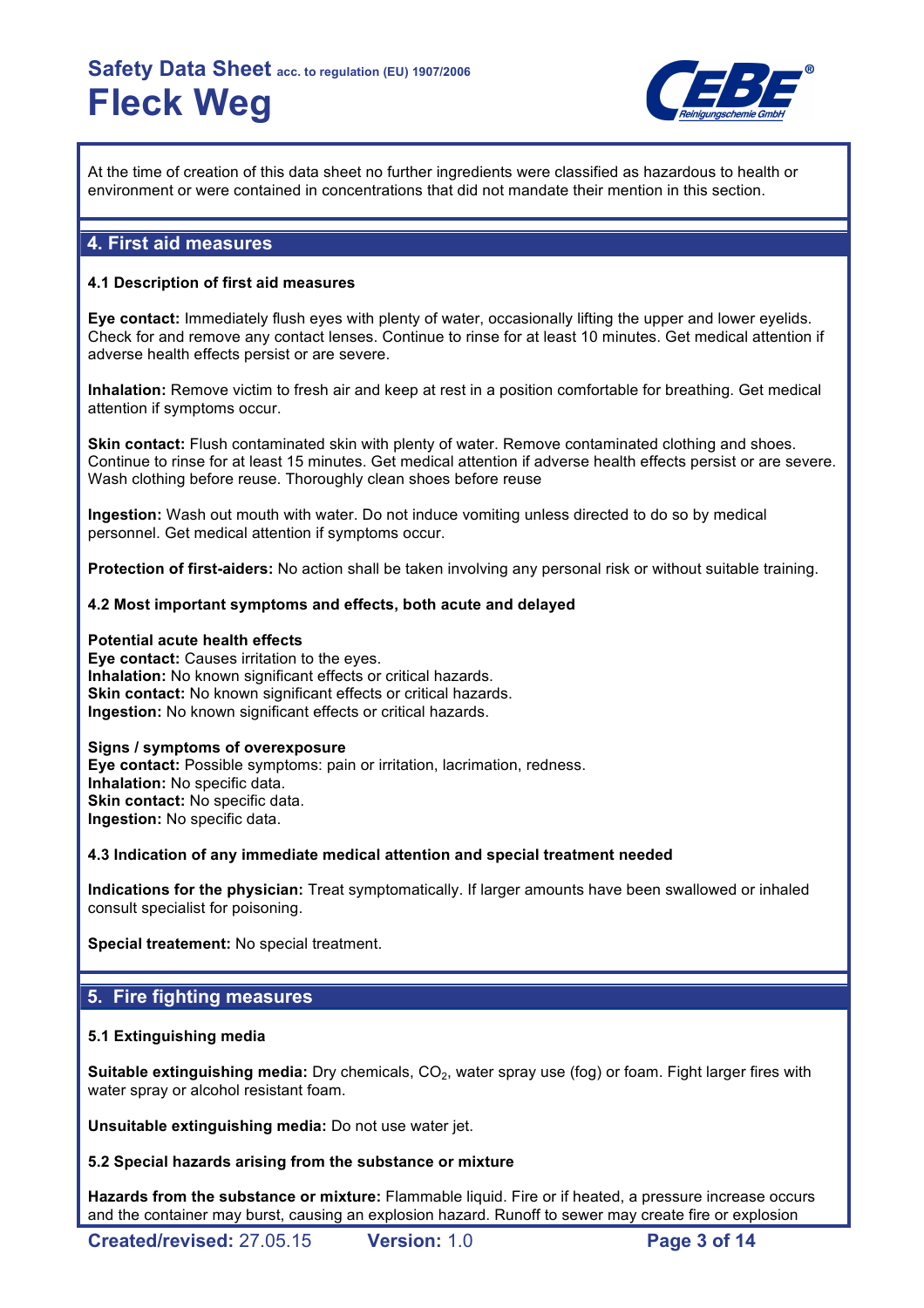

### hazard.

**Hazardous combustion products:** Decomposition products may include the following materials: carbon dioxide, carbon monoxide.

### **5.3 Advice for firefighters**

**Special precautions for fire- fighters:** In case of fire the scene cordon immediately removing all persons from the danger area. No action shall be taken involving any personal risk or without suitable training. Move containers from fire area if safe to do so. Spray fire-exposed containers with water to cool.

**Special protective equipment for firefighters:** Fire fighters should wear proper protective equipment.

## **6. Accidental release measures**

### **6.1 Personal precautions, protective equipment and emergency procedures**

**For persons that are not emergency technicians:** No action shall be taken involving any personal risk or without suitable training. Evacuate surrounding areas. Keep unnecessary and unprotected personnel from entering. Do not touch or walk through spilled material. Avoid breathing vapor or mist. Ensure adequate ventilation. In case of insufficient ventilation wear suitable respiratory equipment. Put on appropriate personal protective equipment.

**For first aid personel in case of emergency:** If protective equipment/clothing is needed in case of accidental release, Section 8 should be consulted for appropriate and inappropriate materials. See section 8 for further information on hygiene measures.

### **6.2 Environmental precautions**

Avoid the proliferation and dispersal of spilled material and contact with soil, waterways, drains and sewers. Inform the relevant authorities if the product has caused environmental pollution (sewers, waterways, soil or air).

#### **6.3 Methods and materials for containment and cleaning up**

**Small amounts:** Dilute with plenty of water. Absorb with an inert material and place in an appropriate waste disposal.

**Large amounts:** avoid entry into sewers, water courses, basements, or confined areas.Collect spilt material using non-flammable absorption agent (eg. sand, earth, vermiculite or diatomaceous earth) and hand it in for disposal according to local regulations in an appropriate container (see section 13).

#### **6.4 Reference to other sections**

See Section 1 for emergency contact information. See Section 8 for information on appropriate personal protective equipment. See Section 13 for additional waste treatment information.

## **7. Handling and storage**

The information in this section contains generic advice and guidance. The list of Identified Uses in Section 1 should be consulted for any exposure scenario or when exposure scenarios on the available applicationspecific information.

#### **7.1 Precautions for safe handling**

**Protective measures:** Put on appropriate personal protective equipment (see Section 8). Do not swallow. Avoid contact with eyes, skin and clothing. Avoid breathing vapor or mist. Use only with adequate ventilation. In case of insufficient ventilation wear suitable respiratory equipment. Do not enter storage areas and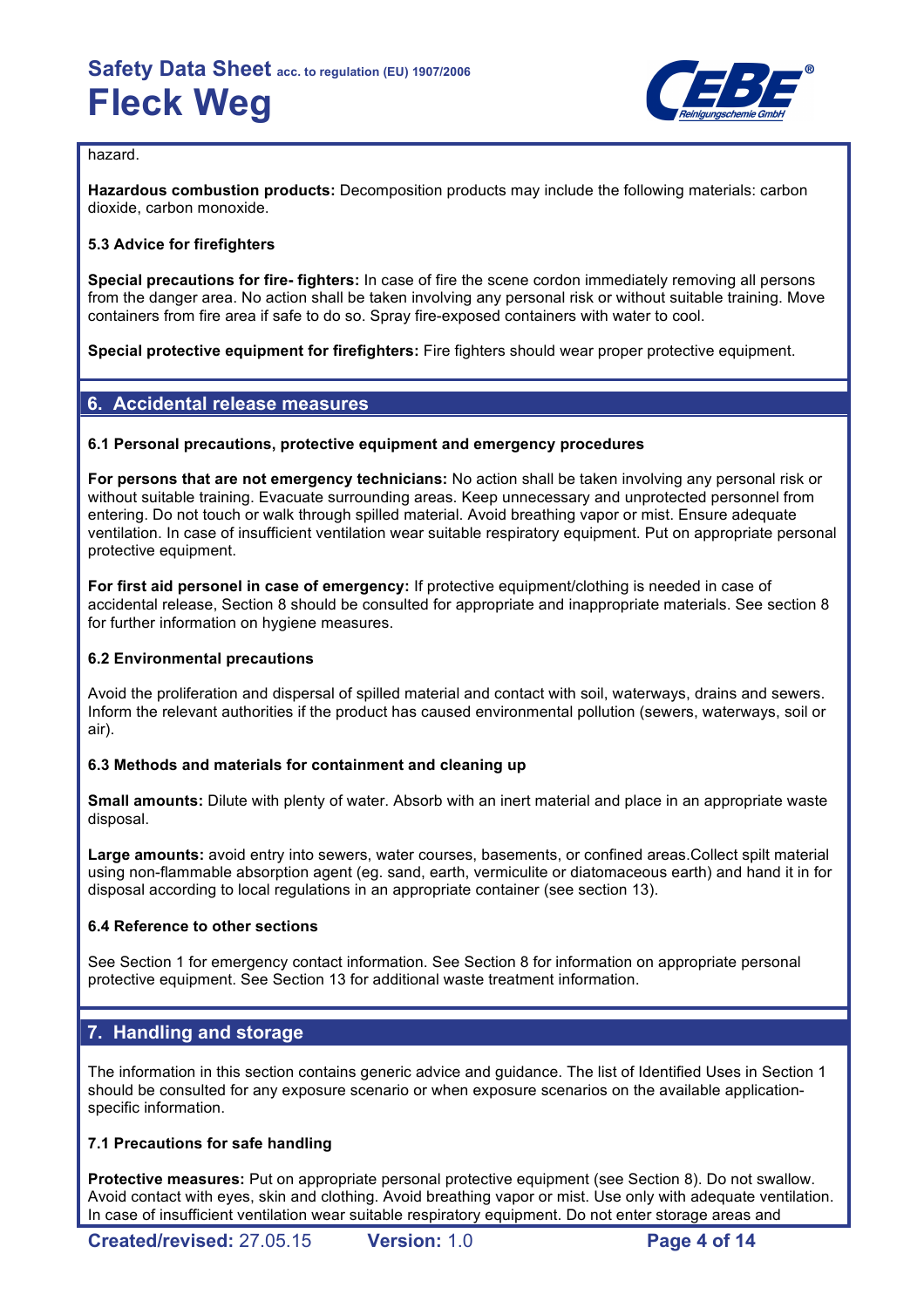

confined spaces unless adequately ventilated. Keep in the original container or an approved alternative container, which was made from a compatible material. Kept tightly closed when not in use. Store away from heat, sparks, open flame or any other ignition source. Empty containers retain product residue and can be dangerous. Do not reuse container.

**Advice on general occupational hygiene:** Eating, drinking and smoking should be prohibited in areas where this material is handled, stored and processed. After use or contact with the substance immediately wash hands and face especially before eating, drinking and smoking. Remove contaminated clothing and protective equipment before entering eating areas. See Section 8 for additional information on hygiene measures.

### **7.2 Conditions for safe storage, including any incompatibilities**

Store between the following temperatures: 0 to 25°C (32 to 80°F). Store in accordance with local regulations. Store in a separate and approved area. Keep only in original container. Protect from direct sunlight. Store in a dry, cool and well-ventilated area. Away from incompatible materials (see section 10) and do not store with food and drink. Remove all sources of ignition. Separate from oxidizing agents. Keep container tightly closed and sealed until ready to use. Containers that have been opened must be carefully resealed and kept upright to prevent leakage. Do not store in unlabelled containers. Use appropriate container to avoid environmental contamination.

### **7.3 Specific end use(s)**

**Recommendations:** No information available.

## **8. Exposure controls/personal protection**

The information in this section contains generic advice and guidance. The list of Identified Uses in Section 1 should be consulted for any exposure scenario or when exposure scenarios on the available applicationspecific information.

#### **8.1 Control parameters**

#### **Occupational exposure limit values**

| <b>Name of substance</b>         | <b>Exposure limit value</b>                                                                                                                                                                                           |
|----------------------------------|-----------------------------------------------------------------------------------------------------------------------------------------------------------------------------------------------------------------------|
| Ethylene glycol mono-butyl ether | TRGS 900 AGW<br>20 ppm, 98 mg/m <sup>3</sup><br>EU ELV, time weighted average (TWA)<br>20 ppm, 98 mg/m $^3$<br>EU ELV, short term exposure limit (STEL)<br>50 ppm, 246 mg/m <sup>3</sup>                              |
| Ethanol                          | WEL (Germany, 8/2010).<br>Short term value: $1920 \text{ mg/m}^3$ 15 Minute(n). Short term value:<br>1000 ppm 15 Minutes. Shift average value: 960 mg/m <sup>3</sup> 8 hours.<br>Shift average value: 500 ppm 8 hours |
| 3-Butoxy-2-propanol              | TLV - Dow Recommendation<br>10 ml/m $3$                                                                                                                                                                               |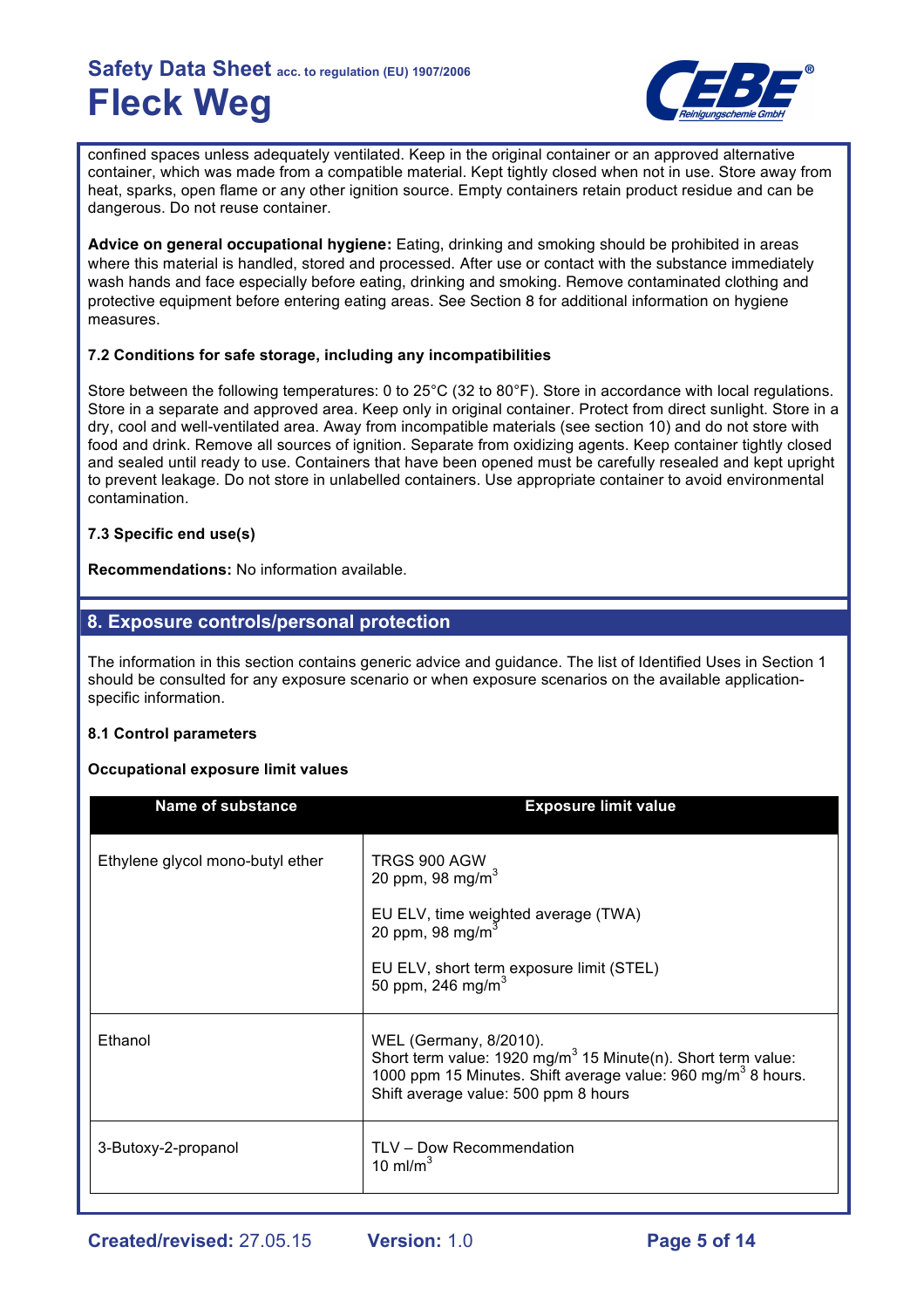

#### **Recommended monitoring procedures**

If this product contains ingredients with exposure limits, monitoring procedures are personal, (related to workplace) or biological monitoring may be required to determine the effectiveness of the ventilation or other control measures and / or the necessity to use respiratory protective equipment. Reference should be made to European Standard EN 689 for methods for the assessment of exposure by inhalation to chemical agents and national guidance documents for methods for the determination of hazardous substances.

#### **Derived effect levels**

Derived No Effect Level - DNEL values:

Ethylene glycol mono-buthyl ether: Workers Acute effects, skin contact (24 h): 89 mg / kg Workers Acute effects, inhalation:  $663$  mg / m<sup>3</sup> Workers Acute effects, Local effects inhalation 246 mg /  $m<sup>3</sup>$ Workers, Chronic effects, skin contact (24 h): 75 mg / kg Workers, Chronic effects, inhalation: 98 mg /  $m<sup>3</sup>$ 

Consumers, Acute effects, skin contact (24 h): 44.5 mg / kg Consumers, Acute effects, inhalation:  $426 \text{ mg} / \text{m}^3$ Consumers, Acute effects swallowing: 13.4 mg / m<sup>3</sup> Consumers, Acute effects, Local effects inhalation 123 mg /  $m<sup>3</sup>$ Consumers, Chronic effects, skin contact (24 h): 38 mg / kg Consumers, Chronic effects, inhalation: 49 mg / m<sup>3</sup> Consumers, Chronic effects Ingestion: 3.2 mg / m<sup>3</sup>

#### **Predicted effect concentrations**

Predicted No Effect Concentration - PNEC:

Ethylene glycol mono-butyl ether: Freshwater: 8.8 mg / l Sea water: 8.8 mg / l Freshwater sediment: 8.14 mg / kg Floor: 2.8 mg / kg

3-butoxy-2-propanol: Ground: 0.16 mg / kg dw Sewage treatment: 10 mg / l PNEC aqua fresh water: 0.525 mg / l Sea water: 0.0525 mg / l PNEC sediment: freshwater: 2.36 mg / kg dw Sea water: 0.236 mg / kg dw

#### **8.2 Limitation and monitoring of exposure**

**Appropriate technical controls:** Use only with adequate ventilation. Process enclosures, local exhaust ventilation or other engineering controls be used to keep worker exposure to airborne contaminants below any recommended or statutory limits. The engineering controls also need to keep gas, vapor or dust concentrations below any lower explosive limits. Use explosion-proof ventilation equipment.

#### **Personal protective measures**

**Hygiene measures:** After handling chemical products and at the end of the working day as well as before eating, smoking and using the toilet thoroughly wash hands, forearms and face. Select appropriate techniques to remove potentially contaminated clothing. Wash contaminated clothing before reusing. Ensure that eyewash stations and safety showers are close to the work area.

**Eye protection / face protection (EN 166):** Safety glasses, chemical goggles or full-face shield.

**Hand protection (EN 374):** No special recommendations.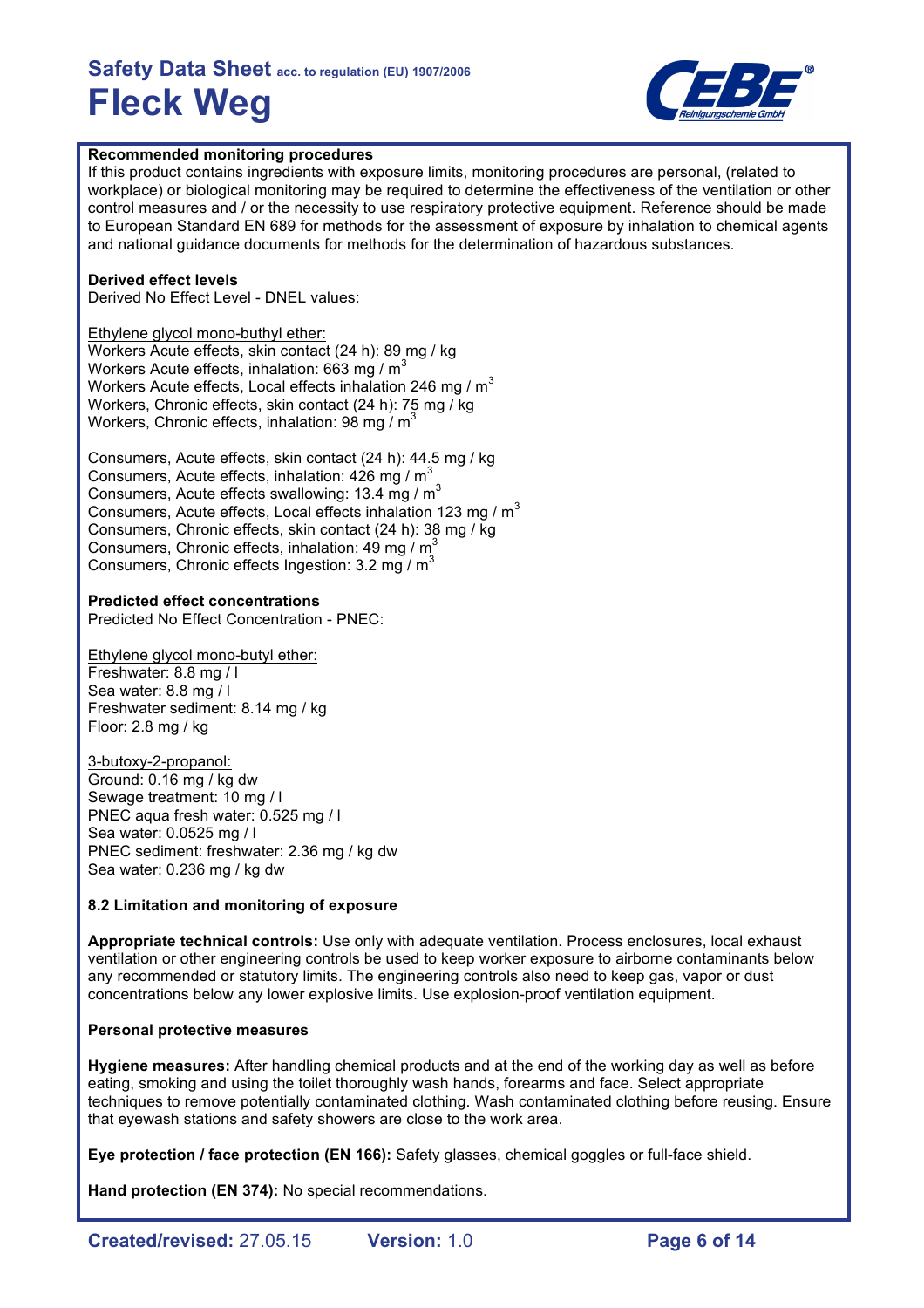

**Skin protection (EN 14605):** Before handling this product the personal protective equipment should be selected on the basis of the task and the associated risks to be carried out and approved by a specialist.

**Other skin protection:** Appropriate footwear and any additional skin protection measures based on the task being performed and the risks involved and should be approved by a specialist.

**Respiratory protection (EN 143, 14387):** With danger of inhaling: Half mask with combination filter for organic vapors and particles. If workers are exposed to concentrations above the exposure limit, they must use appropriate, certified respirators.

**Thermal hazards:** Not applicable.

**Delimitation and monitoring of the environmental exposition:** Emissions from ventilation or work process equipment should be checked to ensure they comply with the requirements of environmental protection legislation. In some cases, fume scrubbers, filters or engineering modifications to the process equipment will be necessary to reduce emissions to acceptable levels.

## **9. Physical and chemical properties**

#### **9.1 Information on basic physical and chemical properties**

- **a) Appearance: Form:** liquid **Color:** yellowish
- **b) Odor:** like solvent
- **c) Odor threshold:** Not applicable and/or not determined for this mixture
- **d) pH:**  $7.2 \pm 0.5$  bei 20 $^{\circ}$ C
- **e) Freezing/melting point:** Not applicable and/or not determined for this mixture
- **f) Boiling point/boiling range:** Not applicable and/or not determined for this mixture
- **g) Flash point:** > 25 < 35°C
- **h) Evaporation rate:** Not applicable and/or not determined for this mixture
- **i) Flammability (solid, gas):** Not applicable and/or not determined for this mixture
- **j) Upper/lower explosion limit:** Not applicable and/or not determined for this mixture
- **k) Vapor pressure:** Not applicable and/or not determined for this mixture
- **l) Relative vapor density:** Not applicable and/or not determined for this mixture
- **m) Density:** 0.930 0.950 g/cm<sup>3</sup>
- **n) Solubility** easily soluble in the following substances: water
- **o) partition coefficient:** n-octanol/water: Not applicable and/or not determined for this mixture
- **p) Ignition temperature:** Not applicable and/or not determined for this mixture
- **q) Thermal decomposition:** Not applicable and/or not determined for this mixture
- **r) Viscositiy, dynamic:** Not applicable and/or not determined for this mixture
- **s) Explosive properties:** Not applicable and/or not determined for this mixture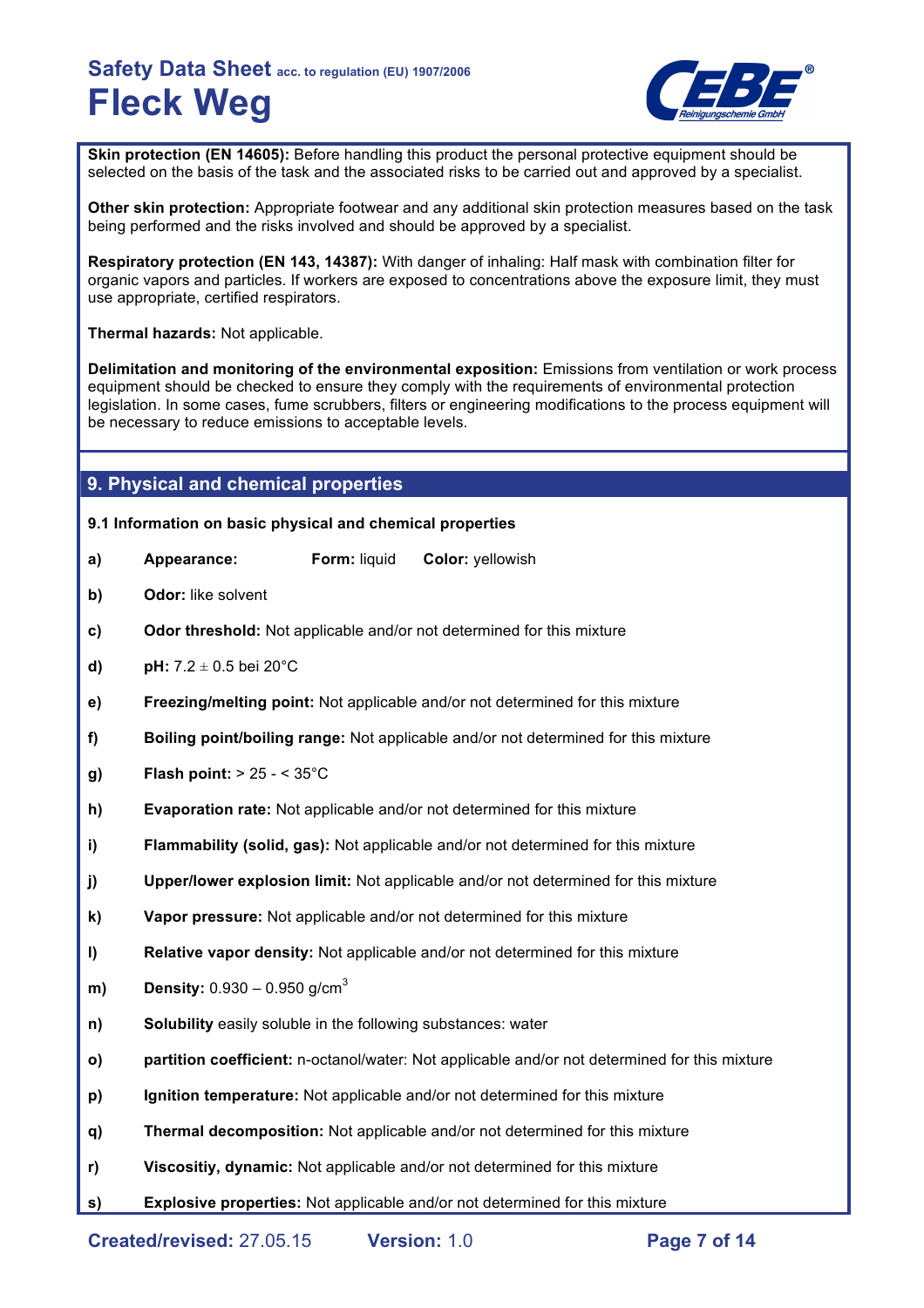

**t) Oxidizing properties:** Not applicable and/or not determined for this mixture

#### **9.2 Other information**

No further information available.

## **10. Stability and reactivity**

#### **10.1 Reactivity**

For this product or its ingredients No specific test data related to reactivity.

#### **10.2 Chemical stability**

The product is stable.

#### **10.3 Possibility of hazardous reactions**

Under normal storage conditions and under normal use will not occur dangerous reactions.

#### **10.4 Conditions to avoid**

All possible sources of ignition (spark or flame). Do not pressurize, cut, weld, solder, drill, grind or expose containers to heat or sources of ignition.

#### **10.5 Incompatible materials**

No specific data.

#### **10.6 Hazardous decomposition products**

Under normal conditions of storage and use, hazardous decomposition products should not be produced.

## **11. Toxicological information**

#### **11.1 Information on toxicological effects**

#### **a) acute toxicity:**

| <b>Name of</b><br><b>Substance</b>     | <b>Result</b>                                              | <b>Species</b>       | <b>Dose</b>                                           | <b>Exposition</b> |
|----------------------------------------|------------------------------------------------------------|----------------------|-------------------------------------------------------|-------------------|
| Isotridecanol,<br>ethoxylated (6-9 EO) | $LD_{50}$ Oral                                             | Rat                  | <2,000 mg/kg                                          |                   |
| Ethylene glycol mono-<br>butyl ether   | $LD_{50}$ Oral<br>Inhalative<br>$LD_{50}$ Dermal           | Rat<br>Rabbit        | 1.746 mg/kg<br>Harmful when<br>inhaled<br>2,270 mg/kg |                   |
| Ethanol                                | $LD_{50}$ Oral<br>$LD_{50}$ Dermal<br>$LC_{50}$ Inhalative | Rat<br>Rat<br>Rabbit | >2,000 mg/kg<br>>2,000 mg/kg<br>$>20$ mg/l            | 4 hours           |
| 3-Butoxy-2-propanol                    | $LD_{50}$ Oral<br>$LD_{50}$ Dermal                         | Rat<br>Rat           | >2,000 mg/kg<br>>2,000 mg/kg                          |                   |

**Conclusion/Summary:** Not determined for this mixture.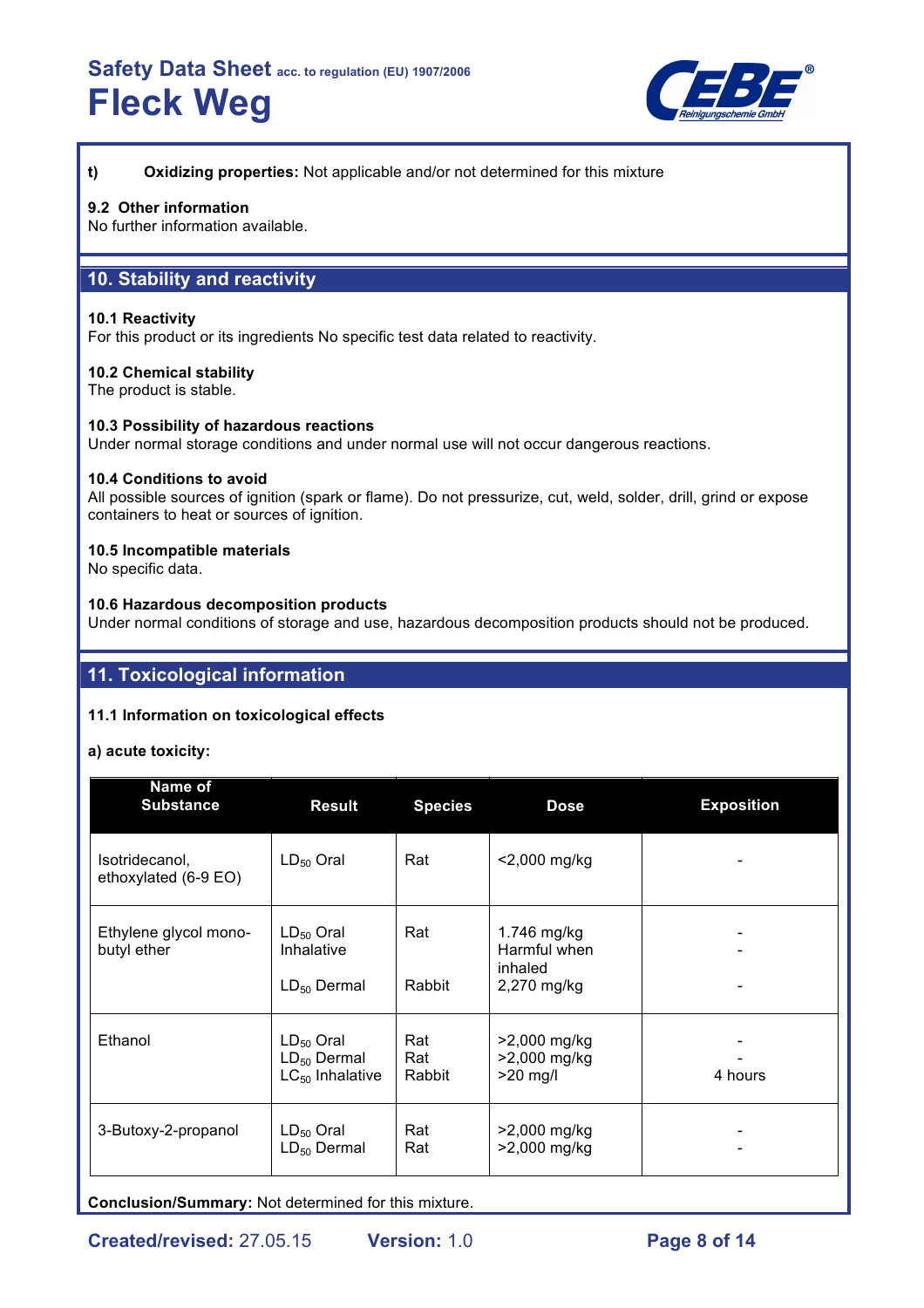

| b) Irritation to skin; c) Irritation to eyes; d) Sensitisation |                                                                                                            |                  |               |                   |                    |  |
|----------------------------------------------------------------|------------------------------------------------------------------------------------------------------------|------------------|---------------|-------------------|--------------------|--|
| Name of<br><b>Substance</b>                                    | <b>Result</b>                                                                                              | <b>Species</b>   | <b>Points</b> | <b>Exposition</b> | <b>Observation</b> |  |
| Isotridecanol,<br>ethoxyliert (6-9 EO)                         | Skin - irritating to<br>the skin and<br>mucous<br>membranes<br>Eye - strong irritant<br>with the danger of |                  |               |                   |                    |  |
|                                                                | severe eye injury<br>Sensitization - no<br>sensitization                                                   |                  |               |                   |                    |  |
| Ethylene glycol mono-<br>butyl ether                           | Skin: Skin irritation<br>Eyes: Irritating to<br>eyes                                                       | Rabbit<br>Rabbit |               |                   |                    |  |
|                                                                | Sensitization: not<br>sensitizing                                                                          | Guinea Pig       |               |                   |                    |  |
| Ethanol                                                        | Skin - non-irritant<br>Eyes - slightly<br>irritant                                                         | Rabbit<br>Rabbit |               |                   |                    |  |
|                                                                | Sensitization - non-<br>sensitizing                                                                        | Guinea Pig       |               |                   |                    |  |
| 3-Butoxy-2-propanol                                            | Skin: irritating to<br>skin and mucous<br>membranes                                                        |                  |               |                   |                    |  |
|                                                                | Eye: Irritating effect<br>Sensitization: No<br>sensitizing                                                 |                  |               |                   |                    |  |
|                                                                |                                                                                                            |                  |               |                   |                    |  |

**Conclusion / Summary:** Irritating to eyes. No sensitizing effects known.

**e) Germ cell mutagenicity:**

**Conclusion / Summary:** No known significant effects or critical hazards.

**f) carcinogenicity:**

**Conclusion / Summary:** No known significant effects or critical hazards.

#### **g) reproductive toxicity:**

**Conclusion / Summary:** No known significant effects or critical hazards.

**h) specific target organ toxicity single exposure Conclusion / Summary:** No known significant effects or critical hazards.

**i) specific target organ toxicity after repeated exposure Conclusion / Summary:** No known significant effects or critical hazards.

**j) Aspiration hazard**

**Conclusion / Summary:** No known significant effects or critical hazards.

**Teratogenicity**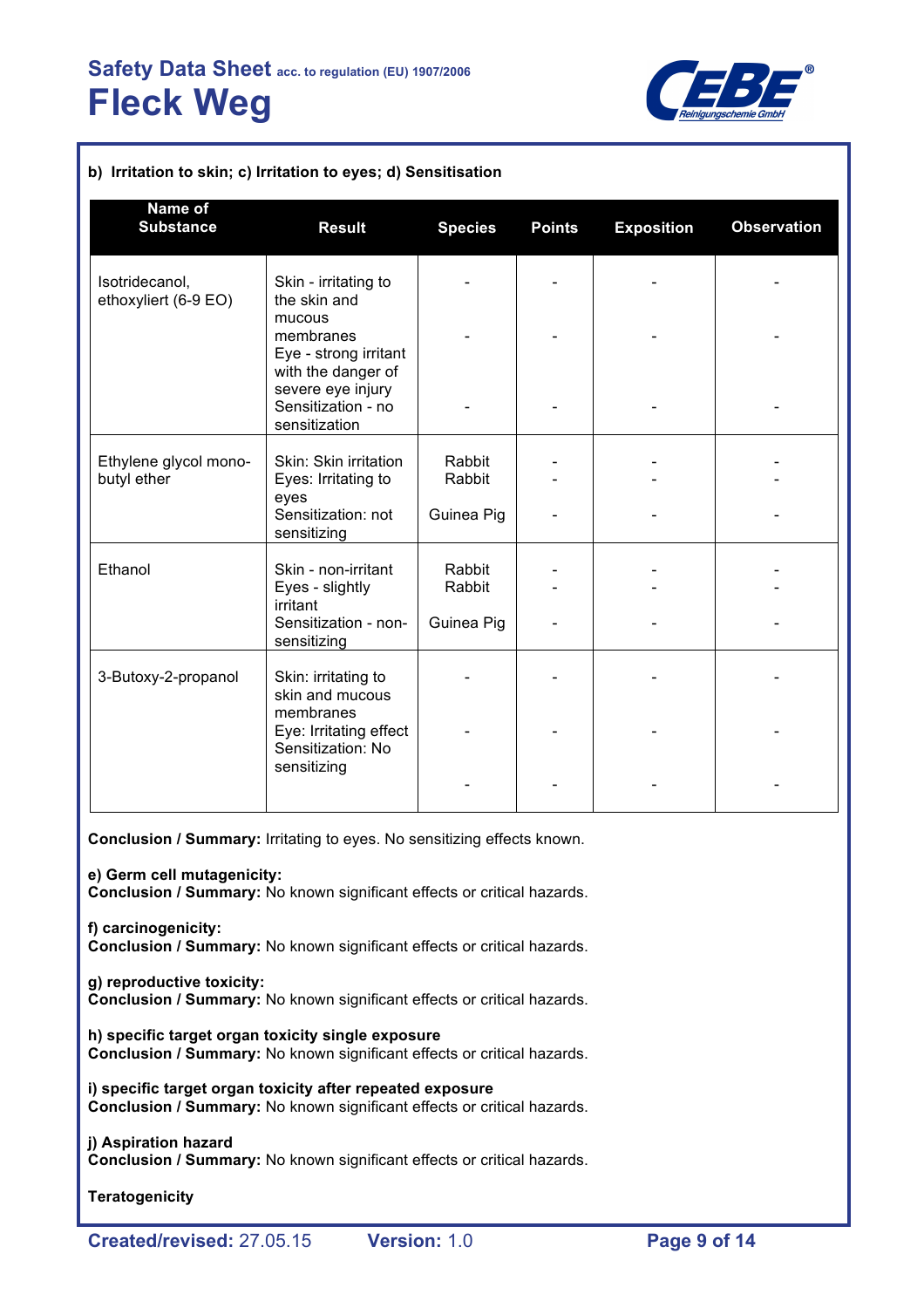

**Conclusion / Summary:** No known significant effects or critical hazards. **Information on the likely routes of exposure:** No known significant effects or critical hazards.

#### **Potential acute health effects**

**Inhalation:** No known significant effects or critical hazards. **Ingestion:** No known significant effects or critical hazards. **Skin contact:** No known significant effects or critical hazards. **Eye contact:** irritating to the eyes.

### **Symptoms related to the physical, chemical and toxicological characteristics**

**Inhalation:** No specific data. **Ingestion:** No specific data. **Skin contact: No specific data. Eye contact:** pain or irritation, lacrimation, redness.

#### **Delayed and immediate effects and also chronic effects from short and long term exposure**

**Short term exposure**

**Potential immediate effects:** Not determined for the mixture. **Potential delayed effects:** Not determined for the mixture.

**Long-term exposure**

**Potential immediate effects:** Not determined for the mixture. **Potential delayed effects:** Not determined for the mixture.

**Potential chronic health effects**

**Conclusion / Summary:** Not determined for the mixture.

**General:** No known significant effects or critical hazards. **Carcinogenicity:** No known significant effects or critical hazards. **Mutagenicity:** No known significant effects or critical hazards. **Teratogenicity:** No known significant effects or critical hazards. **Developmental effects:** No known significant effects or critical hazards. **Fertility effects:** No known significant effects or critical hazards.

**Other information:** Not determined for the preparation.

## **12. Ecological information**

#### **12.1 Toxicity**

| Name of<br>substance                     | <b>Result</b><br><b>Species</b>                                                  |                                                   | <b>Exposition</b>                             |
|------------------------------------------|----------------------------------------------------------------------------------|---------------------------------------------------|-----------------------------------------------|
| Isotridecanol, ethoxylated<br>$(6-9 EO)$ | $EC_{50} > 10$ mg/l<br>$LC_{50} > 10$ mg/l                                       | Daphnia<br>Fish                                   | 48 hours<br>96 hours                          |
| Ethylene glycol mono-butyl<br>ether      | $LC_{50}$ 1,490 mg/l<br>$EC_{50}$ 1,720 mg/l<br>$EC0$ 900 mg/l<br>$EC0$ 700 mg/l | Fish<br>Daphnia Magna<br>Algae<br><b>Bacteria</b> | 96 hours<br>24 hours<br>168 hours<br>16 hours |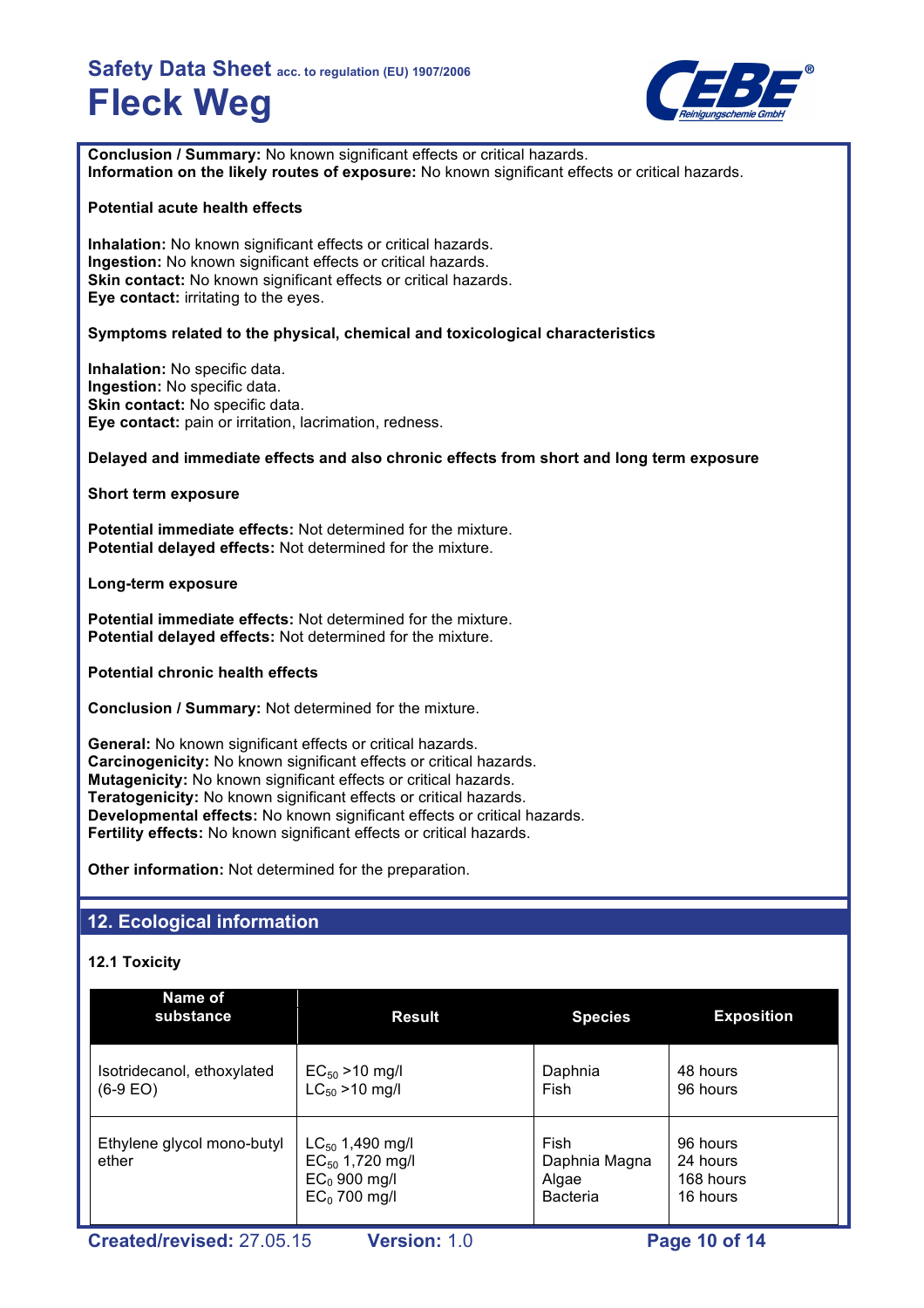

| Ethanol                                                                                         | $LC_{50}$ >100 mg/l<br>$EC_{50} > 100$ mg/l<br>$EC_{50} > 100$ mg/l | Fish<br>Daphnia Magna<br>Algae | 48 hours<br>24 hours             |
|-------------------------------------------------------------------------------------------------|---------------------------------------------------------------------|--------------------------------|----------------------------------|
| $EC_{50} > 1,000$ mg/l<br>3-Butoxy-2-propanol<br>$EC_{50} > 1,000$ mg/l<br>$LC_{50}$ > 100 mg/l |                                                                     | Daphnia<br>Algae<br>Fish       | 48 hours<br>96 hours<br>96 hours |

**Conclusion/Summary:** Not determined for this mixture.

#### **12.2 Persistence and degradability**

**Conclusion/Summary:** The surface active ingredients contained in this product are biologically degradable according to regulation 648/2004 EC.

**12.3 Bioaccumulative potential**

**Conclusion/Summary:** Not determined for this mixture.

#### **12.4 Mobility in soil**

Partition coefficient ground/water (K<sub>oc</sub>): Not determined for this mixture. **Mobility:** Not determined for this mixture.

#### **12.5 Results of PBT and vPvB assessment**

**PBT:** not applicable **vPvB:** not applicable

#### **12.6 Other adverse effects**

No special effects or hazards known.

#### **13. Disposal considerations**

The information in this section contains generic advice and guidance. The list of Identified Uses in Section 1 should be consulted for any exposure scenario or when exposure scenarios on the available applicationspecific information.

Waste disposal according to EC Directives on waste and hazardous waste. Waste codes should be assigned by the user, preferably in collaboration with the waste disposal authorities.

#### **13.1 Waste treatment methods**

#### **Product**

**Methods of disposal:** The generation of waste should be avoided or minimized wherever possible. Empty containers or liners may retain some product residues. Material and its container must be disposed of in a safe way. Significant quantities of waste product residue should not be disposed of via the foul sewer but processed in a suitable effluent treatment plant. Dispose of surplus and non-recyclable products via a licensed waste disposal contractor. Disposal of this product, solutions and any by-products should at all times comply with the environmental protection requirements and waste disposal legislation and the requirements of local authorities. Avoid the proliferation and dispersal of spilled material and contact with soil, waterways, drains and sewers.

**Hazardous waste:** According to the information available to the supplier at the time of creation/editing of this safety data sheet this product is regulated as hazardious waste in the sense of EU regulation 2008/98/EC.

#### **Packaging**

**Methods of disposal:** The generation of waste should be avoided or minimized wherever possible. Waste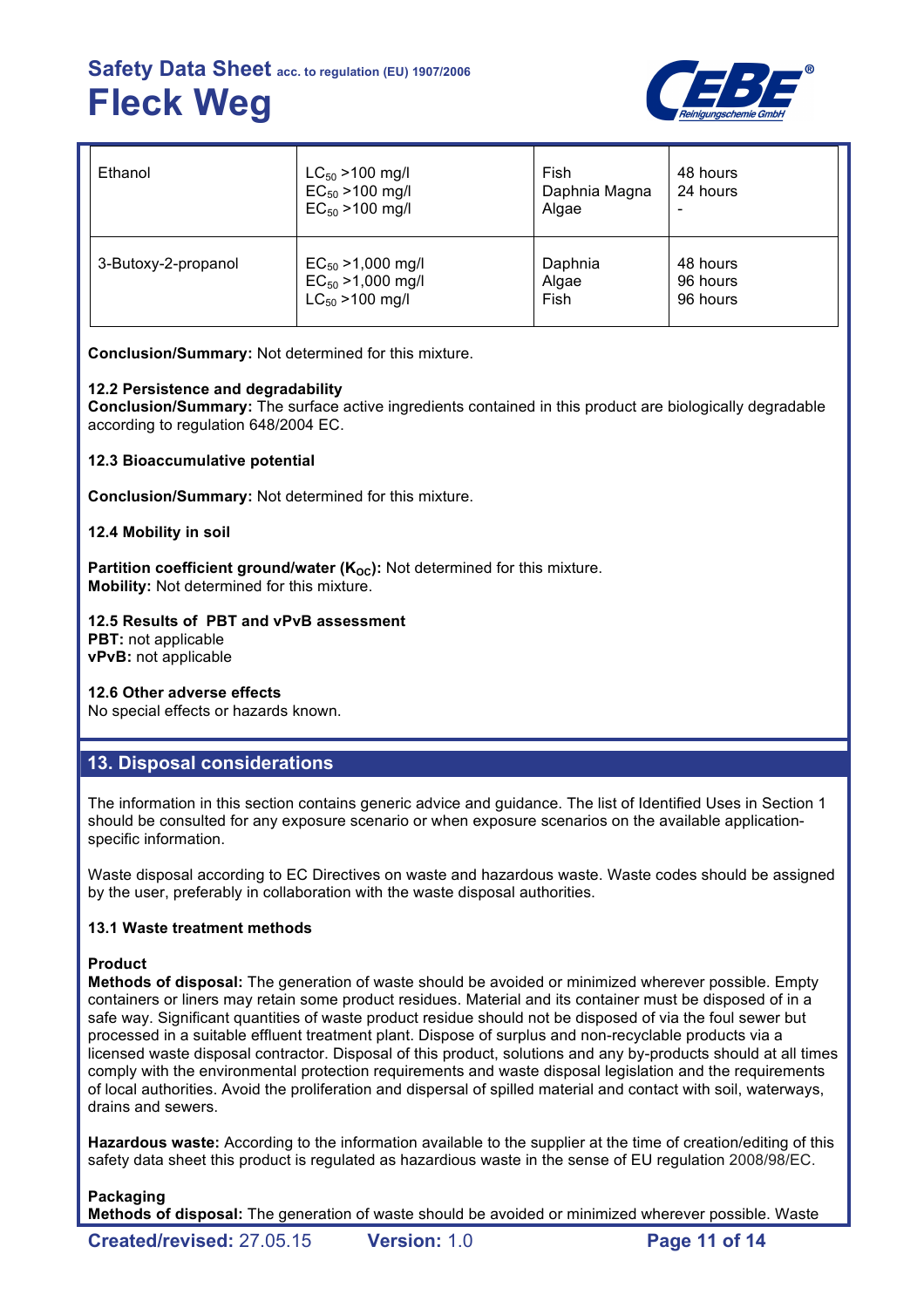

packaging should be recycled.

**Special precautions:** This material and its container must be disposed of in a safe way. Empty containers or liners may retain some product residues. Avoid the proliferation and dispersal of spilled material and contact with soil, waterways, drains and sewers.

## **14. Transport information**

|                                          | <b>ADR/RID</b>                          | <b>ADR/ADNR</b>                         | <b>IMDG</b>                             | <b>IATA</b>                                    |
|------------------------------------------|-----------------------------------------|-----------------------------------------|-----------------------------------------|------------------------------------------------|
| 14.1 UN Number                           | 1993                                    | 1993                                    | 1993                                    | 1993                                           |
| 14.2 UN proper<br>shipping name          | FLAMMABLE<br>LIQUID, N.O.S<br>(Ethanol) | FLAMMABLE<br>LIQUID, N.O.S<br>(Ethanol) | FLAMMABLE<br>LIQUID, N.O.S<br>(Ethanol) | <b>FLAMMABLE</b><br>LIQUID, N.O.S<br>(Ethanol) |
| 14.3 Transport<br>hazard class(es)       | 3(F1)                                   | 3(F1)                                   | 3                                       | 3                                              |
| 14.4 Packing<br>group                    | Ш                                       | Ш                                       | Ш                                       | Ш                                              |
| 14.5<br>Environmental<br>hazards         | No.                                     | No.                                     | No.                                     | No.                                            |
| 14.6 Special<br>precautions for<br>iuser | None.                                   | None.                                   | None.                                   | None.                                          |

**14.7 Transport in bulk according to Annex II of MARPOL 73/78 and the IBC Code** Not applicable.

**Multiplier according to ADR / RID 1.1.6.3:** 1

**Tunnel restriction code:** D/E

## **15. Regulatory information**

**15.1 Safety, health, and environmental regulations/legislation specific for the substance/mixture**

**EC-Regulation Nr. 1907/2006 (REACh)**

**Appendix XIV - Index of substances that require permission Substances causing special concern:** None of the ingredients is listed.

**Appendix XVII – Restriction of the production, the distribution, and the use of specific hazardous substances, mixtures, ans products:** Not applicable.

**Other EU-Regulations Contents according to 648/2004 EC:** <5% nonionic surfactants, enzymes, perfume (d-limonene)

**15.2 Chemical safety assessment**

This product contains substances that still require substance assessments.

## **16. Other information**

 $\triangleright$  Marks the information that was changed since the last version.

**Created/revised:** 27.05.15 **Version:** 1.0 **Page 12 of 14**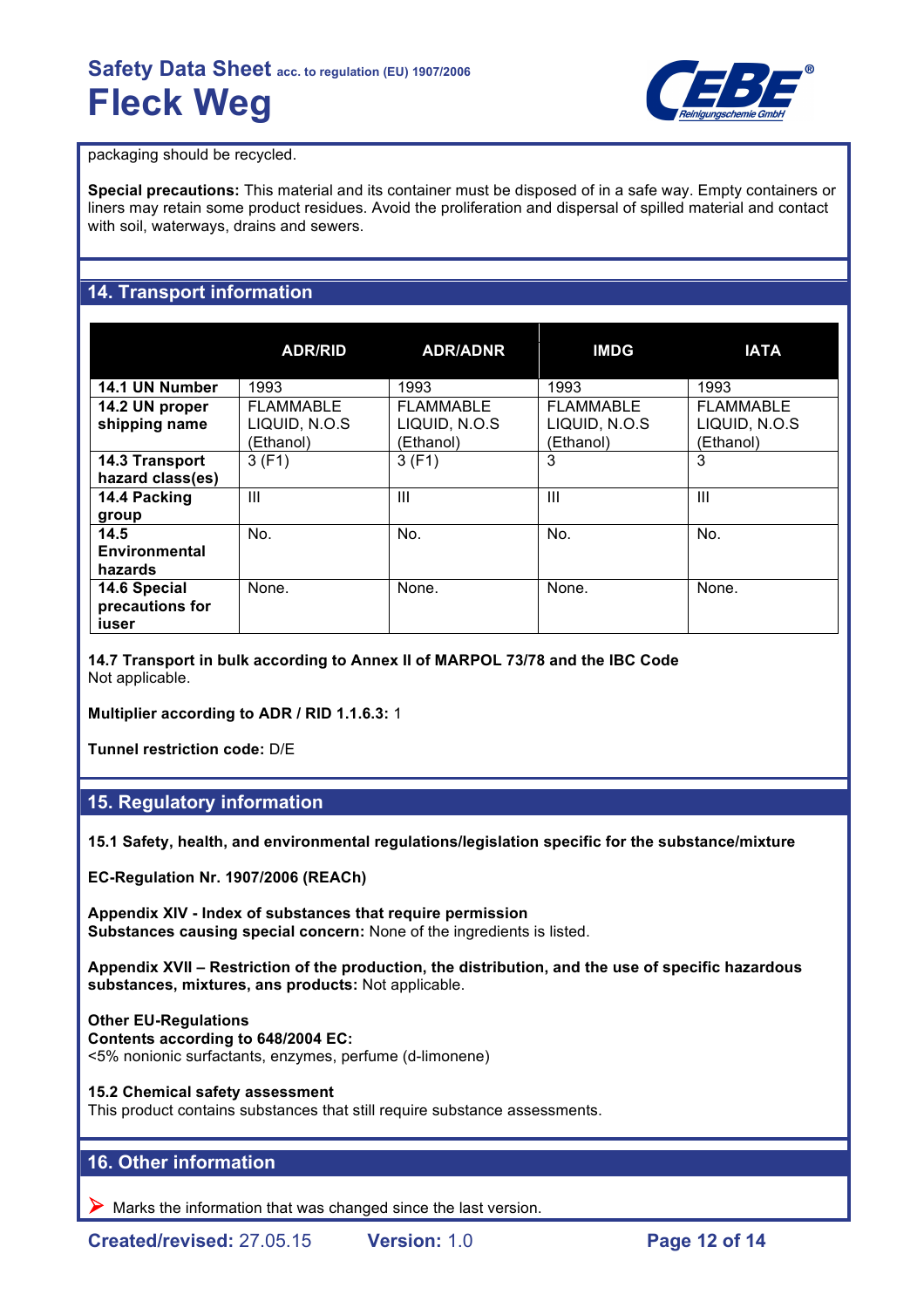

#### **Abbreviations and acronyms:**

ADN/ADNR = European agreement for the international transport of hazardous materials on inland waterways ADR = European agreement for the international transport of hazardous materials on roads ATE = Estimation acute toxicity BCF = Bio concentration factor CLP = Regulation concerning the classification, labeling, and packaging Verordnung über die Einstufung, Kennzeichnung und Verpackung [Regulation (EC) No. 1272/2008] CAS = Chemical Abstracts Services Number DNEL = Derived Non-Effect Level DPD = Mixture regulation [1999/45/EG] EC = Europaean Commission EG = EG-Nummer EUH-Satz = CLP-specific hazard phrase IATA = International Aviation Transport Association IBC = Intermediate Bulk Container IMDG = International Maritime Dangerous Goods Code LogPow = Logarithm base-10 of the n-octanol:water pertition coefficient MARPOL 73/78 = International agreement from 1973 for the prevention of marine pollution caused by ships in the version of the protocol from 1978. ("Marpol" = marine pollution) MAK = maximum workplace concentration PBT = Persistent, bioacuumulating, and toxic PNEC = Predicted No-Effect Concentration REACH = Regultion concerning the Registration, Evauation, Approval and Restriction of Chemical Substances [Regulation (EC) No. 1907/2006] RID = Regulation for the transport of hazardous goods by railway REACH # = REACH Registration number vPvB = very persistent and very bioaccumulating

### **Full text of abbreviated H statements:**

H225 Highly flammable liquid and vapor. H226 Flammable liquid and vapor. H302 Harmful if swallowed. H312 Harmful in contact with skin. H315 Causes skin irritation. H318 Causes serious eye damage. H319 Causes serious eye irritation. H332 Harmful if inhaled.

## **Full text of classifications [CLP / GHS]**

Acute Tox. 4 = ACUTE TOXICITY: Oral, Dermal, Inhalation - Category 4 Eye Dam. 1 = SERIOUS EYE DAMAGE / EYE IRRITATION - Category 1 Eye Irrit. 2 = SERIOUS EYE DAMAGE / EYE IRRITATION - Category 2 Flam. Liq. 2 = FLAMMABLE LIQUID - Category 2 Flam. Liq. 3 = FLAMMABLE LIQUID - Category 3 Skin Irrit. 2 = CORROSION / IRRITATION SKIN - Category 2

### **Manufacturer of protective gloves:**

KCL GmbH Industriepark Rhön Am Kreuzacker 9 36124 Eichenzell Germany Tel. +49(0)659.87-0 www.kcl.de